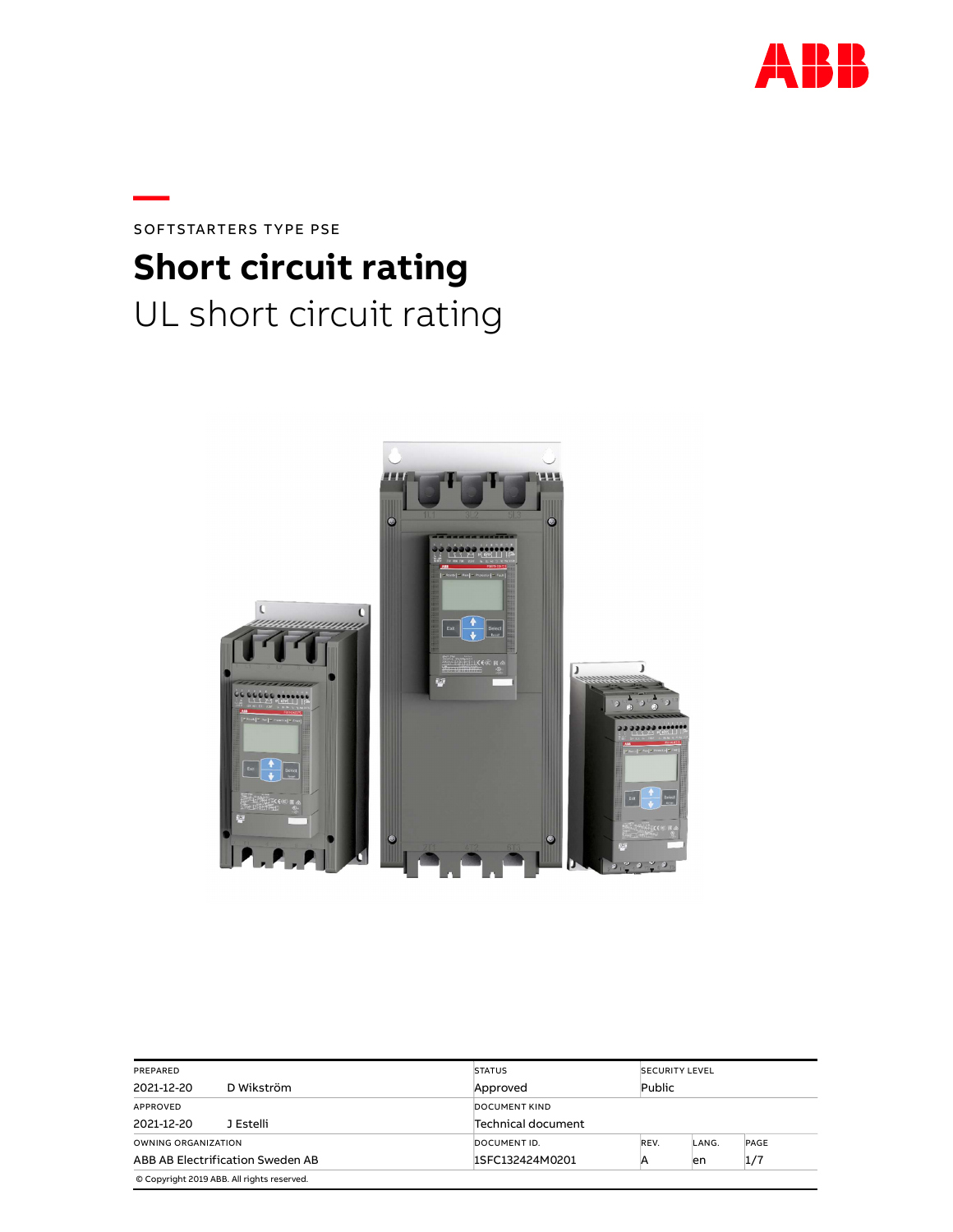#### Contents

| <b>STATUS</b>                              | <b>SECURITY LEVEL</b> | DOCUMENT ID.    | REV. | LANG. | PAGE               |  |  |  |
|--------------------------------------------|-----------------------|-----------------|------|-------|--------------------|--|--|--|
| Approved                                   | Public                | 1SFC132424M0201 |      | en    | דו ר<br>$\epsilon$ |  |  |  |
| © Copyright 2019 ABB. All rights reserved. |                       |                 |      |       |                    |  |  |  |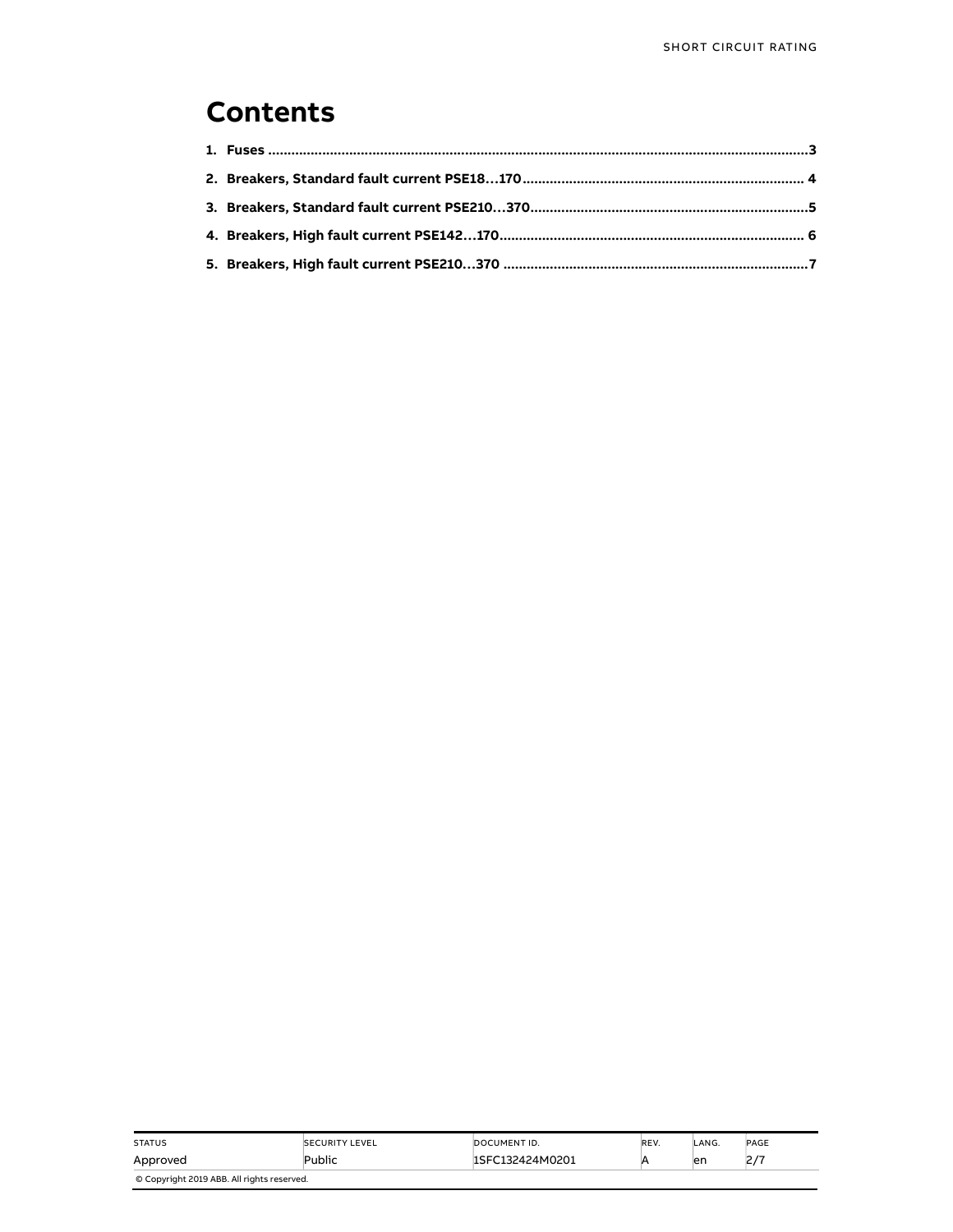### 1. Fuses

|                               |      | <b>Standard Fault Current</b> |          |          |                    |              |          | <b>High Fault Current</b> |           |          |                    |              |
|-------------------------------|------|-------------------------------|----------|----------|--------------------|--------------|----------|---------------------------|-----------|----------|--------------------|--------------|
| Softstarter<br>type           | 208V | 220-240V                      | 440-480V | 550-600V | Fuse<br>Max<br>(A) | Fuse<br>type | 208<br>V | 220-240 V                 | 440-480 V | 600<br>v | Fuse<br>Max<br>(A) | Fuse<br>type |
| <b>PSE18-</b><br><b>PSE60</b> | 5kA  |                               |          |          |                    |              |          |                           |           |          |                    |              |
| PSE72                         |      |                               | 5kA      | 10kA     | 225                | RK5          |          |                           |           |          | 225                | Class J      |
| <b>PSE85</b>                  |      | 5kA                           |          |          |                    |              |          |                           |           |          |                    |              |
| <b>PSE105</b>                 |      |                               |          | 10kA     |                    |              | 85kA     |                           |           |          |                    |              |
| <b>PSE142</b>                 |      | 5kA                           | 10kA     |          | 350                | RK5          |          |                           |           |          | 350                | Class J      |
| <b>PSE170</b>                 |      |                               | 10kA     |          |                    |              |          |                           |           |          |                    |              |
| <b>PSE210</b>                 |      |                               | 10kA     |          |                    |              |          |                           |           |          |                    |              |
| <b>PSE250</b>                 |      | 10kA                          | 18kA     |          | 700                | Class L      |          |                           |           |          |                    |              |
| <b>PSE300</b>                 |      |                               | 18kA     |          | 600                | RK5          | 100kA    |                           | 600       | Class J  |                    |              |
| <b>PSE370</b>                 |      | 10kA                          |          |          |                    |              |          |                           |           |          |                    |              |

| <b>STATUS</b>                              | <b>SECURITY LEVEL</b> | DOCUMENT ID.    | REV. | LANG. | PAGE |  |  |  |
|--------------------------------------------|-----------------------|-----------------|------|-------|------|--|--|--|
| Approved                                   | Public                | 1SFC132424M0201 |      | en    | 3/7  |  |  |  |
| © Copyright 2019 ABB. All rights reserved. |                       |                 |      |       |      |  |  |  |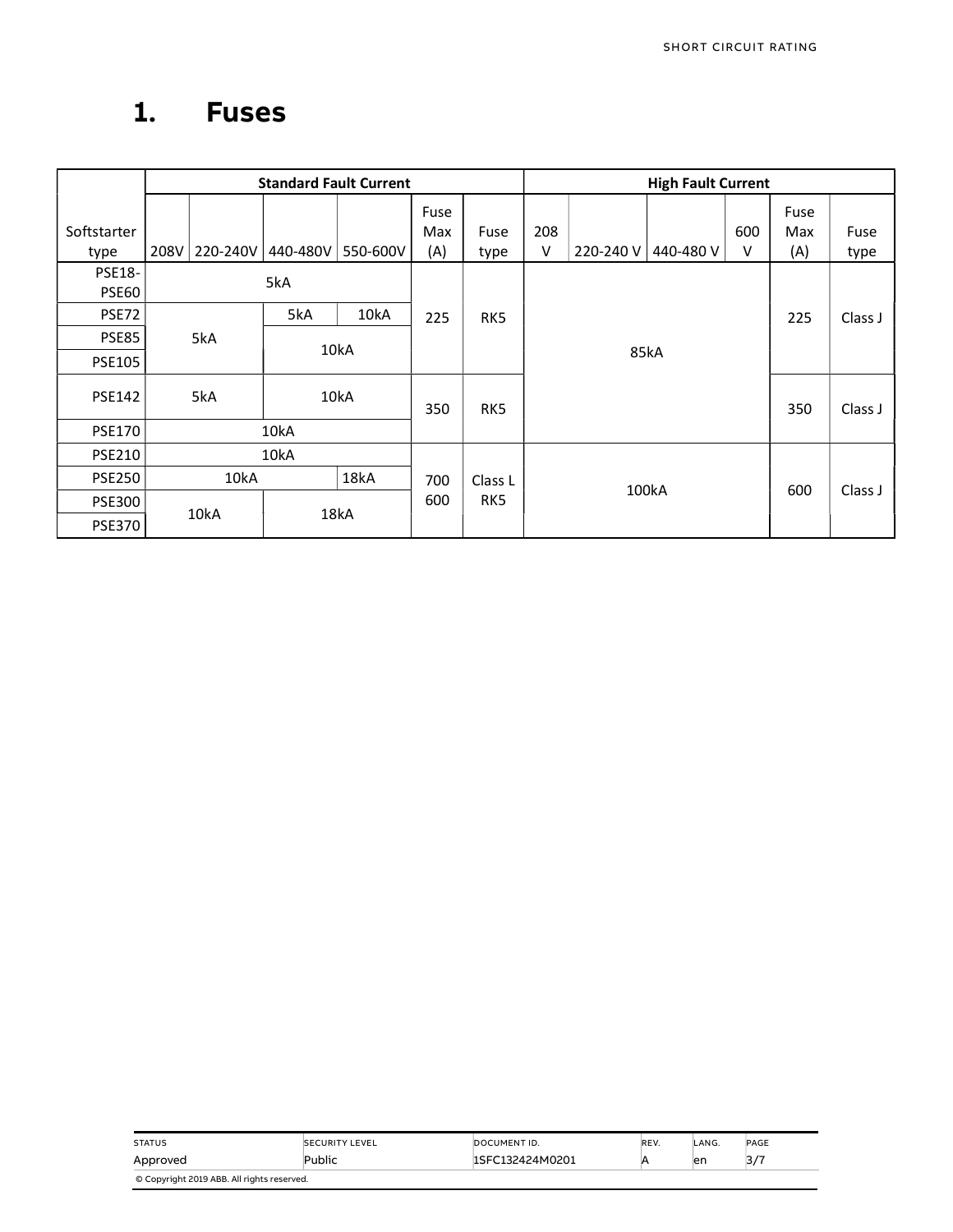### 2. Breakers, Standard fault current PSE18…170

| Softstarter<br>type  | 208V | $220 -$<br>240V | 440-<br>480V | $550-$<br>600V           | 600Y/347                 | <b>MCCB</b><br>Max<br>(A) | MCCB type<br>[ABB SACE]              |  |
|----------------------|------|-----------------|--------------|--------------------------|--------------------------|---------------------------|--------------------------------------|--|
| <b>PSE18 - PSE60</b> |      | 5kA             |              |                          | 5kA                      |                           |                                      |  |
| <b>PSE72</b>         |      | 5kA             |              |                          |                          | 225                       | <b>T3N, T3S</b>                      |  |
| PSE85-105            |      | 5kA             | 10kA         | $\overline{\phantom{a}}$ | 10kA                     |                           |                                      |  |
| <b>PSE18 - PSE60</b> |      | 5kA             |              |                          |                          |                           |                                      |  |
| <b>PSE72</b>         |      | 5kA             |              | 10kA                     | $\blacksquare$           | 150                       | Ts3N, Ts3H, Ts3L                     |  |
| PSE85-105            |      | 5kA             |              | 10kA                     |                          |                           |                                      |  |
| <b>PSE18 - PSE60</b> |      |                 | 5kA          | ۰                        |                          |                           |                                      |  |
| <b>PSE72</b>         |      | 5kA             |              | 10kA                     |                          | 225                       | XT3N, XT3S                           |  |
| PSE85-105            |      | 5kA             |              | 10kA                     |                          |                           |                                      |  |
| <b>PSE18 - PSE60</b> |      |                 | 5kA          |                          | $\blacksquare$           |                           | T4N/T4S/T4H/T4V                      |  |
| PSE72                |      | 5kA             |              | 10kA                     |                          | 250                       | T4L/XT4N/XT4S/XT4H                   |  |
| PSE85-105            |      | 5kA             |              | 10kA                     |                          |                           | XT4L/XT4V/XT4X                       |  |
| <b>PSE142</b>        |      | 5kA             |              | 10kA                     | $\blacksquare$           |                           | T4N/T4S/T4H/T4V                      |  |
| <b>PSE170</b>        |      |                 | 10kA         |                          |                          | 250                       | T4L/XT4N/XT4S/XT4H<br>XT4L/XT4V/XT4X |  |
| <b>PSE142</b>        |      | 5kA             |              | 10kA                     | $\blacksquare$           | 400                       | T5N/T5S/T5H/T5L                      |  |
| <b>PSE170</b>        |      |                 | 10kA         |                          | $\overline{\phantom{a}}$ |                           | XT5N/XT5S/XT5H/XT5L                  |  |
| <b>PSE142</b>        |      | 5kA             |              | 10kA                     |                          | 600                       |                                      |  |
| <b>PSE170</b>        |      |                 | 10kA         |                          |                          |                           | XT5N/XT5S/XT5H/XT5L                  |  |

| <b>STATUS</b>                              | <b>SECURITY LEVEL</b> | DOCUMENT ID.    | REV. | .ANG. | PAGE           |  |  |  |  |
|--------------------------------------------|-----------------------|-----------------|------|-------|----------------|--|--|--|--|
| Approved                                   | Public                | 1SFC132424M0201 |      | en    | 4 <sub>1</sub> |  |  |  |  |
| © Copyright 2019 ABB. All rights reserved. |                       |                 |      |       |                |  |  |  |  |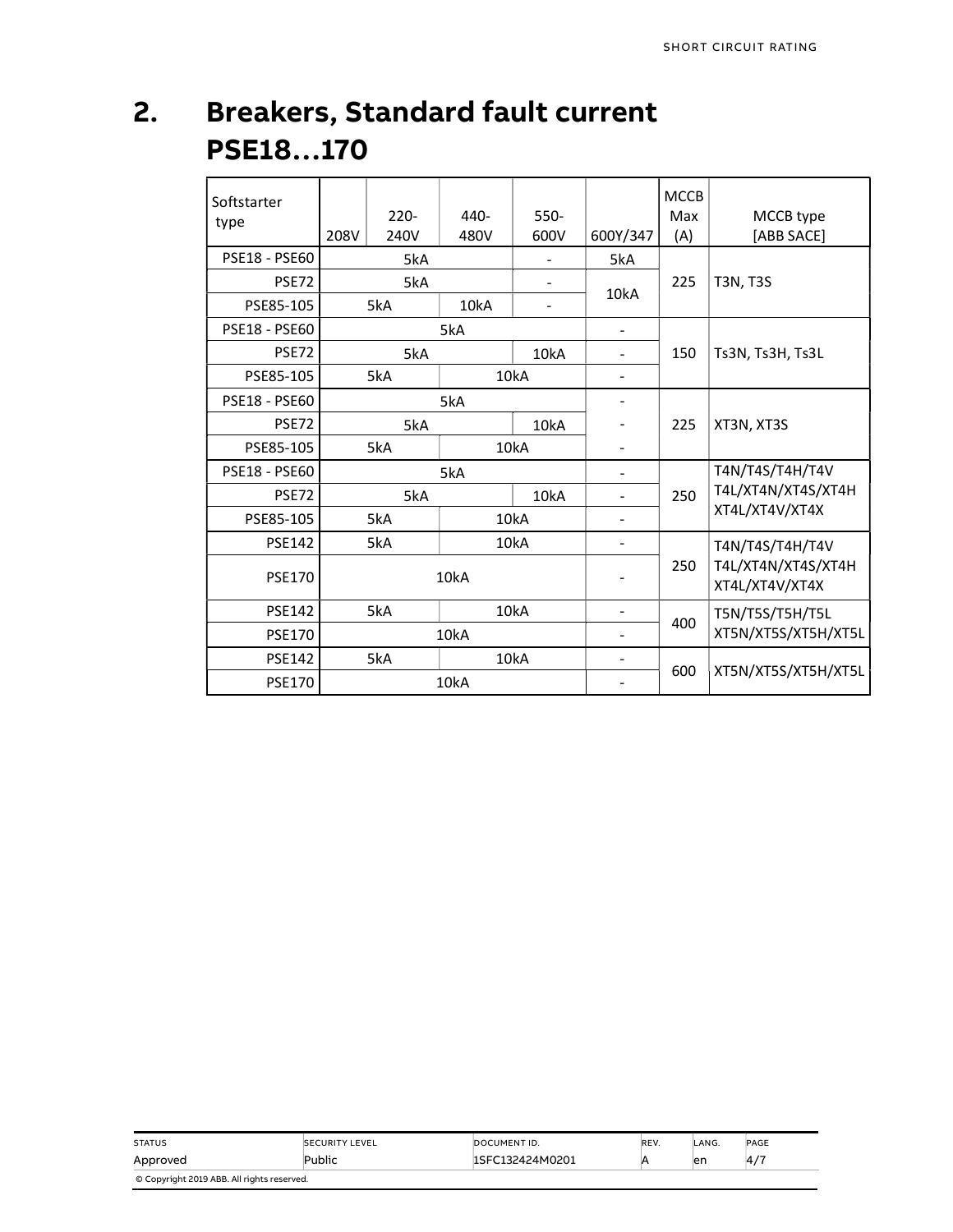## 3. Breakers, Standard fault current PSE210…370

| Softstarter<br>type | 208V | $220 -$<br>240V | 440-<br>480V | 550-<br>600V | 600Y/347                     | <b>MCCB</b><br>Max<br>(A) | MCCB type<br>[ABB SACE]          |  |
|---------------------|------|-----------------|--------------|--------------|------------------------------|---------------------------|----------------------------------|--|
| <b>PSE210</b>       |      |                 | 10kA         |              |                              |                           |                                  |  |
| <b>PSE250</b>       |      | 10kA            |              | 18kA         | $\overline{\phantom{0}}$     |                           | XT4N/XT4S/XT4H/XT4L<br>XT4V/XT4X |  |
| <b>PSE300</b>       |      | 10kA            |              | 18kA         | $\overline{\phantom{0}}$     | 250                       |                                  |  |
| <b>PSE370</b>       |      |                 |              |              | $\qquad \qquad \blacksquare$ |                           |                                  |  |
| <b>PSE210</b>       |      | 10kA            |              |              | $\blacksquare$               |                           |                                  |  |
| <b>PSE250</b>       |      | 10kA            |              | 18kA         | 4                            | 600                       | T5N/T5S/T5H/T5L                  |  |
| <b>PSE300</b>       |      | 10kA            |              | ÷<br>18kA    |                              |                           | XT5N/XT5S/XT5H/XT5L              |  |
| <b>PSE370</b>       |      |                 |              |              | ÷,                           |                           |                                  |  |
| <b>PSE210</b>       |      |                 | 10kA         |              | $\blacksquare$               |                           |                                  |  |
| <b>PSE250</b>       |      | 10kA            | 18kA         |              | $\qquad \qquad \blacksquare$ | 400                       |                                  |  |
| <b>PSE300</b>       |      | 10kA            | 18kA         |              |                              |                           | XT5N/XT5S/XT5H/XT5L              |  |
| <b>PSE370</b>       |      |                 |              |              | ÷,                           |                           |                                  |  |
| <b>PSE210</b>       |      |                 | 10kA         |              | $\blacksquare$               |                           |                                  |  |
| <b>PSE250</b>       |      | 10kA            |              | 18kA         | ۰                            | 800                       | T6N/T6S/T6H/T6L                  |  |
| <b>PSE300</b>       |      | 10kA            |              | 18kA         | $\overline{\phantom{0}}$     |                           | XT6N/XT6S/XT6H                   |  |
| <b>PSE370</b>       |      |                 |              |              | ÷                            |                           |                                  |  |
| PSE210              |      |                 | 10kA         |              |                              |                           |                                  |  |
| <b>PSE250</b>       |      | 10kA            |              | 18kA         | -                            | 1000                      | T7S                              |  |
| <b>PSE300</b>       |      | 10kA            |              | 18kA         | -                            |                           |                                  |  |
| <b>PSE370</b>       |      |                 |              |              | $\overline{\phantom{a}}$     |                           |                                  |  |
| <b>PSE210</b>       |      |                 | 10kA         | ÷,           |                              |                           |                                  |  |
| <b>PSE250</b>       |      | 10kA            |              | 18kA         | $\qquad \qquad \blacksquare$ |                           |                                  |  |
| <b>PSE300</b>       |      | 10kA            |              | 18kA         | ÷,                           | 1200                      | XT7S                             |  |
| <b>PSE370</b>       |      |                 |              |              | $\qquad \qquad \blacksquare$ |                           |                                  |  |

| <b>STATUS</b>                              | <b>SECURITY LEVEL</b> | DOCUMENT ID.    | REV. | LANG. | PAGE |  |  |  |
|--------------------------------------------|-----------------------|-----------------|------|-------|------|--|--|--|
| Approved                                   | Public                | ISFC132424M0201 |      | en    | 5/7  |  |  |  |
| © Copyright 2019 ABB. All rights reserved. |                       |                 |      |       |      |  |  |  |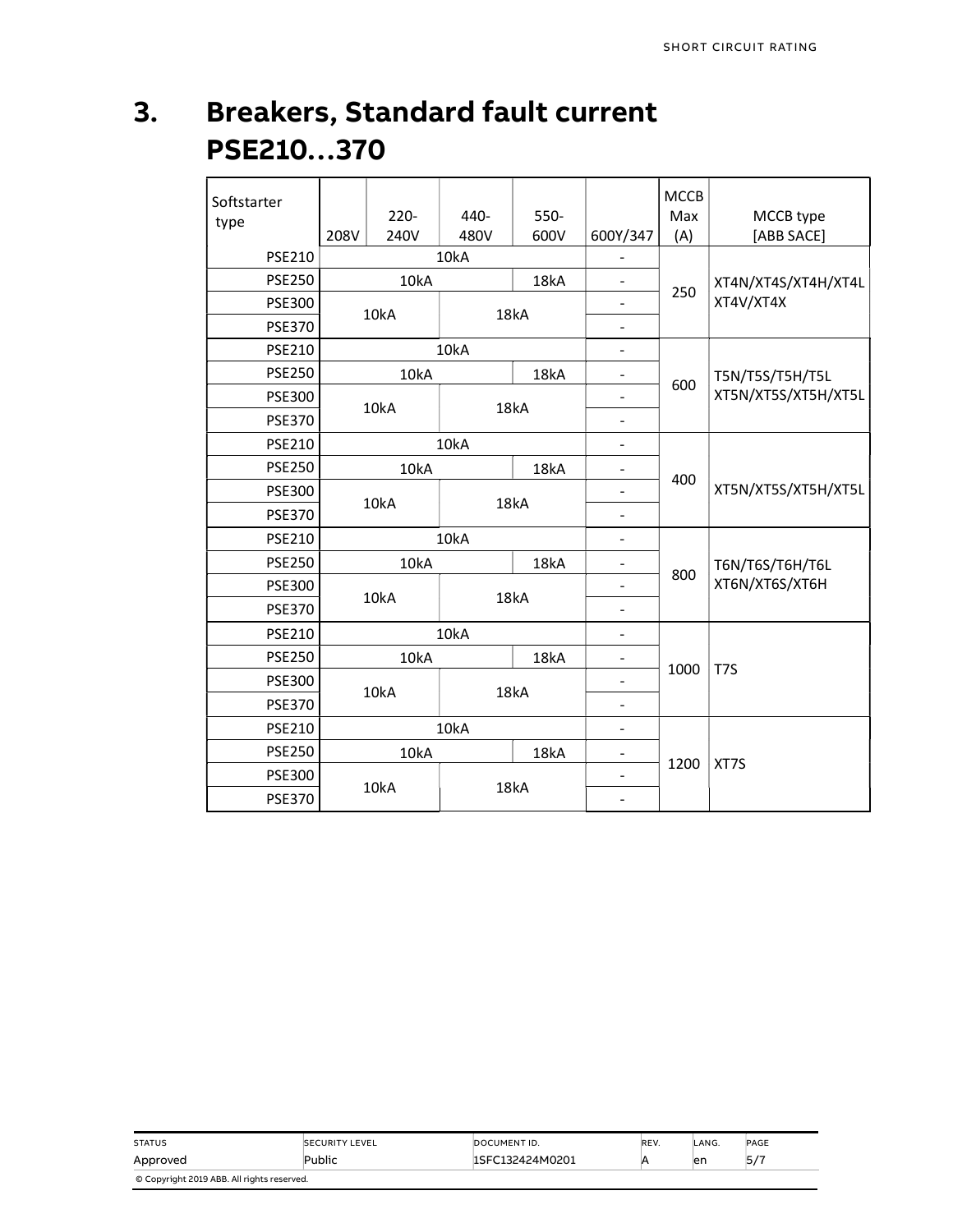# 4. Breakers, High fault current PSE142…170

| Softstarter<br>type | 208V | $220 -$<br>240V | 440-<br>480V | $550 -$<br>600V | 600Y/347                 | <b>MCCB</b><br>Max<br>(A) | <b>MCCB</b><br>type [ABB<br>SACE] |
|---------------------|------|-----------------|--------------|-----------------|--------------------------|---------------------------|-----------------------------------|
|                     |      | <b>50kA</b>     | 25kA         | $\blacksquare$  | 10kA                     | 225                       | T <sub>3</sub> N                  |
|                     |      | 65kA            | 35kA         | $\blacksquare$  | 10kA                     | 225                       | T <sub>3</sub> S                  |
|                     |      |                 | 25kA         | 14kA            | -                        | 150                       | Ts3N                              |
|                     |      | 65kA            | <b>50kA</b>  | 14kA            |                          | 150                       | Ts3H                              |
|                     |      |                 | 65kA         | 25kA            | L.                       | 150                       | Ts3L                              |
|                     |      |                 | 25kA         | 18kA            | -                        | 250                       | T <sub>4</sub> N                  |
|                     |      |                 | 35kA         | 25kA            |                          | 250                       | T <sub>4</sub> S                  |
| PSE18105            |      | 65kA            | 65kA         | 35kA            |                          | 250                       | T <sub>4</sub> H                  |
|                     |      |                 | 65kA         | 65kA            |                          | 250                       | <b>T4L, T4V</b>                   |
|                     |      |                 | 25kA         | 18kA            | $\overline{\phantom{0}}$ | 250                       | XT4N                              |
|                     |      |                 | 35kA         | 22kA            |                          | 250                       | XT4S                              |
|                     |      | 65kA            | 65kA         | 25kA            |                          | 250                       | XT4H                              |
|                     |      |                 | 65kA         | <b>50kA</b>     |                          | 250                       | XT4L                              |
|                     |      |                 | 65kA         | 65kA            | $\overline{a}$           | 250                       | XT4V, XT4X                        |
|                     |      |                 | 25kA         | 18kA            | ÷,                       | 250                       | T <sub>4</sub> N                  |
|                     |      |                 | 35kA         | 25kA            |                          | 250                       | T <sub>4</sub> S                  |
|                     |      | 65kA            | 65kA         | 35kA            |                          | 250                       | T <sub>4</sub> H                  |
|                     |      |                 | 65kA         | 65kA            | $\overline{\phantom{0}}$ | 250                       | T <sub>4L</sub>                   |
|                     |      |                 | 65kA         | 65kA            |                          | 250                       | T <sub>4</sub> V                  |
| PSE142170           |      |                 | 25kA         | 18kA            |                          | 250                       | XT4N                              |
|                     |      |                 | 35kA         | 22kA            |                          | 250                       | XT4S                              |
|                     | 65kA |                 | 65kA         | 25kA            | -                        | 250                       | XT4H                              |
|                     |      |                 | 65kA         | <b>50kA</b>     |                          | 250                       | XT4L                              |
|                     |      |                 | 65kA         | 65kA            |                          | 250                       | XT4V, XT4X                        |

| <b>STATUS</b>                              | <b>SECURITY LEVEL</b> | DOCUMENT ID.    | REV. | LANG. | PAGE |  |  |  |
|--------------------------------------------|-----------------------|-----------------|------|-------|------|--|--|--|
| Approved                                   | Public                | ISFC132424M0201 |      | en    | 6/7  |  |  |  |
| © Copyright 2019 ABB. All rights reserved. |                       |                 |      |       |      |  |  |  |